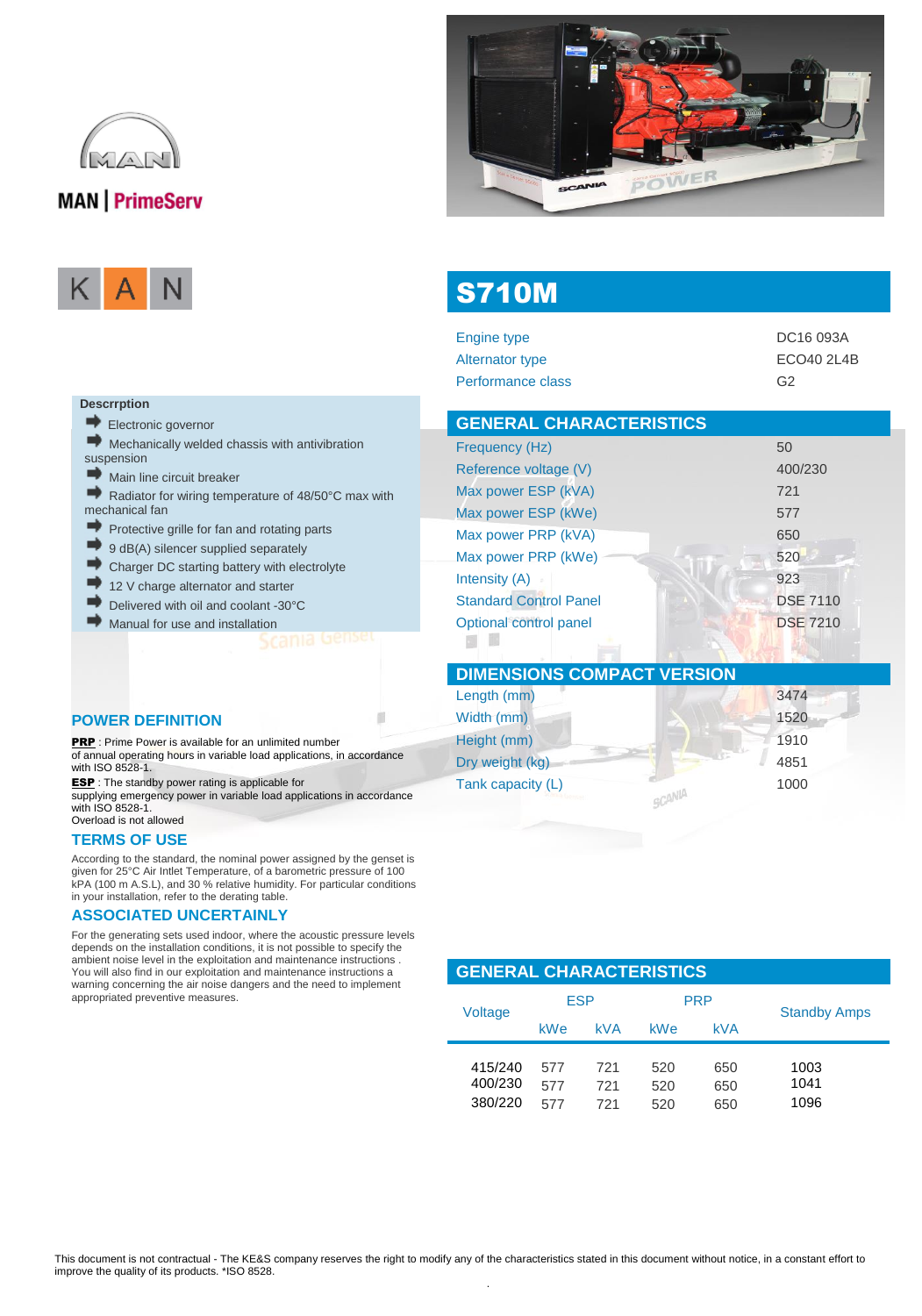

# **MAN** PrimeServ





S710M

# ENGINE SPECIFICATIONS

| <b>GENERAL ENGINE DATAS</b>                 |                                                                        |  |  |
|---------------------------------------------|------------------------------------------------------------------------|--|--|
| <b>Engine model</b>                         | <b>SCANIA Sweden</b><br>DC16 093 A.4-<br>temps, Turbo,<br>Air/Air DC 8 |  |  |
| <b>Cylinder arrangement</b>                 | V                                                                      |  |  |
| Displacement (C.I.)                         | 16.4                                                                   |  |  |
| Bore (mm) x Stroke (mm)                     | $130 \times 154$                                                       |  |  |
| <b>Compression ratio</b>                    | 16.7:1                                                                 |  |  |
| Speed (RPM)                                 | 1500                                                                   |  |  |
| Pistons speed (m/s)                         | 8.0                                                                    |  |  |
| Maximum stand-by power at rated<br>RPM (kW) | 680                                                                    |  |  |
| Frequency regulation (%)                    | $+/- 0.5%$                                                             |  |  |
| BMEP (bar)                                  |                                                                        |  |  |
| Governor type                               | Electronic                                                             |  |  |

### **COOLING SYSTEM**

| Radiator & Engine capacity (L)         | 68         |
|----------------------------------------|------------|
| Max water temperature (°C)             | 90         |
| Outlet water temperature (°C)          | 95         |
| Fan power (kW)                         | 25         |
| Fan air flow w/o restriction (kg/s)    | 20         |
| Available restriction on air flow (pa) | 260        |
| <b>Type of coolant</b>                 | Cool Guard |
| Thermostat (°C)                        | 82-87      |

## **EMISSIONS** Emission PM (g/kW.h) N/A Emission CO (g/kW.h) N/A Emission HCNOx (g/kWh) N/A Emission HC (g/kW.h) N/A

| <b>EXHAUST</b>                     |       |
|------------------------------------|-------|
| Exhaust gas temperature (°C)       | 565   |
| Exhaust gas flow (kg/m)            | 41    |
| Max. exhaust back pressure (mm EC) | 750   |
|                                    |       |
| <b>FUEL</b>                        |       |
| Consumption @ 110% load (L/h)      | 156   |
| Consumption @ 100% load (L/h)      | 141   |
| Consumption @ 75% load (L/h)       | 104   |
| Consumption @ 50% load (L/h)       | 70    |
|                                    |       |
|                                    |       |
| OIL                                |       |
| Oil capacity (L)                   | 40-48 |
| Min. oil pressure (bar)            | .7    |
| Max. oil pressure (bar)            | 6     |
| SCANIA<br>Oil consumption (g/kWh)  | < 0.2 |
| Carter oil capacity (L)            | N/A   |
|                                    |       |
| <b>HEAT BALANCE</b>                |       |
| Heat rejection to exhaust (kW)     | 419   |
| Radiated heat to ambiant (kW)      | 57    |
| Haet rejection to coolant (kW)     | 232   |
|                                    |       |
| <b>AIR INTAKE</b>                  |       |
| Max. intake restriction (mm EC)    | 625   |
| Intake air flow (kg/m)             | 39    |
|                                    |       |

#### This document is not contractual - The KE&S company reserves the right to modify any of the characteristics stated in this document without notice, in a constant effort to improve the quality of its products. \*ISO 8528. .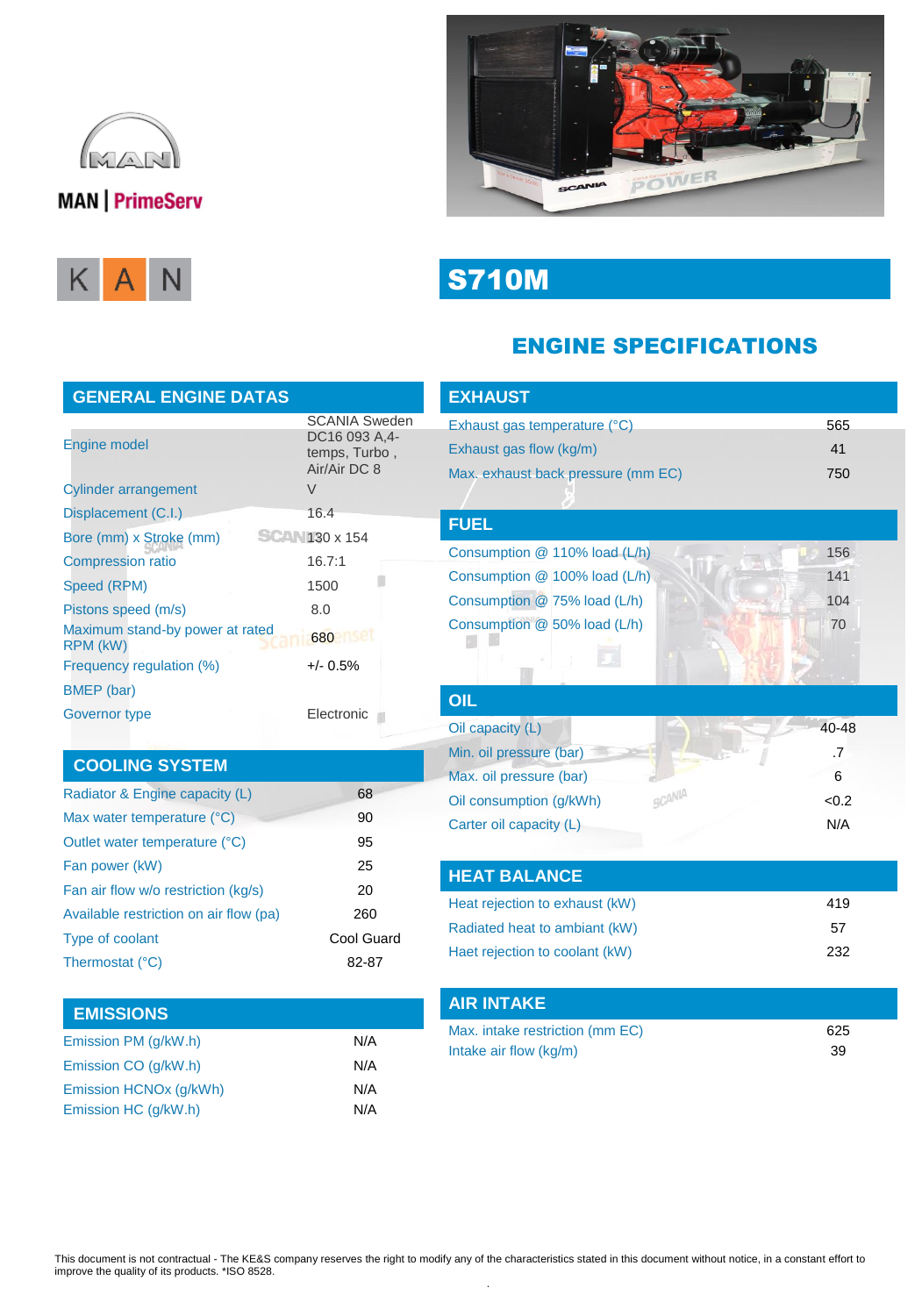

# **MAN** PrimeServ





S710M

# ALTERNATOR SPECIFICATIONS

#### **OTHER DATAS**

圓

| <b>GENERAL DATAS</b>                                    |                   |  |
|---------------------------------------------------------|-------------------|--|
| <b>Alternator brand</b>                                 | Mecc Alte         |  |
| <b>Alternator type</b>                                  | <b>ECO40 2L4B</b> |  |
| Number of phase                                         | 3                 |  |
| Power factor (Cos Phi)                                  | 0.8               |  |
| Altitude (m)<br><b>SCANIA</b>                           | 0 to 1000         |  |
| Overspeed (rpm)                                         | 2250              |  |
| Number of pole                                          | 4                 |  |
| <b>Excitation system</b>                                | <b>SHUNT</b>      |  |
| Insulation class / T° class, continuous<br>$H/H/125$ °K |                   |  |
| $40^{\circ}$ C                                          |                   |  |
| <b>Regulation</b>                                       | <b>DSR</b>        |  |
| <b>Wave Distors (THD Full Load) LL</b>                  | 3,1/3             |  |
| Wave Distors (THD Nol Load) LL                          | 2,8/2,7           |  |
| Number of bearing                                       | 1                 |  |
| Coupling                                                | <b>Direct</b>     |  |
| Voltage regulation at established rating                | $+/- 0.5%$        |  |
| (%)                                                     |                   |  |
|                                                         |                   |  |

| Continuous Nominal Rating 40°C (kVA)                        | 650   |
|-------------------------------------------------------------|-------|
| Standby Rating 27°C (kVA)                                   | 721   |
| Efficiencies 4/4 load (%)                                   | 95.1  |
| Air flow (m3/min)                                           | 54    |
| Short circuit ratio (Kcc)                                   | 0.4   |
| Direct axis synchro reactance unsaturated (Xd) (%)          | 258.7 |
| Quadra axis synchro reactance unsaturated (Xq) (%)          | 111.8 |
| Open circuit time constant (T'do) (sec)                     | 2.8   |
| Direct axis transcient reactance saturated (X'd) (%)        | 18    |
| Short circuit transcient time constant (T'd) (sec)          | 0.14  |
| Direct axis subtranscient reactance saturated (X"d) (%)     | 9.79  |
| Subtranscient time constant (T"d) (sec)                     | 0.021 |
| Quadra axis subtranscient reactance saturated (X"q) (%)22.7 |       |
| Zero sequence reactance unsaturated (Xo) (%)                | 3.1   |
| Negative sequence reactance saturated (X2) (%)              | 14.4  |
| Armature time constant (Ta) (sec)                           | 0.031 |
| No load excitation current (io) (A)                         | 0.6   |
| Full load excitation current (ic) (A)                       | 3.2   |
| Recovery time (Delta $U = 20\%$ transcient) (ms)            |       |
| Heat rejection (kW)                                         | 25.34 |
|                                                             |       |